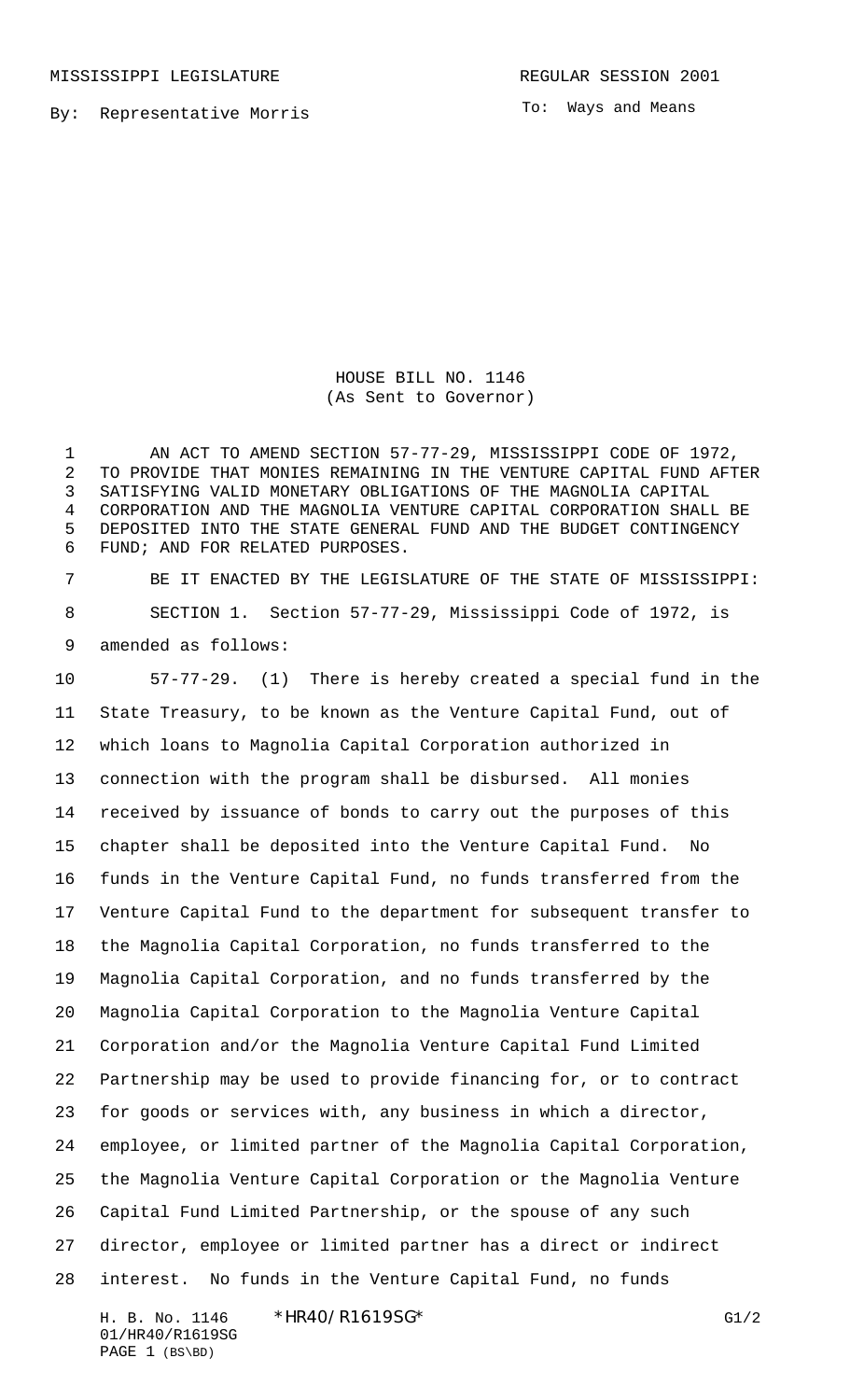transferred from the Venture Capital Fund to the department for subsequent transfer to the Magnolia Capital Corporation, no funds transferred to the Magnolia Capital Corporation, and no funds transferred by the Magnolia Capital Corporation to the Magnolia Venture Capital Corporation and/or the Magnolia Venture Capital Fund Limited Partnership may be used to provide financing for, or to contract for goods or services with, any business in which a person who has been engaged pursuant to Section 57-77-23 or the spouse of such person has a direct or indirect interest.

 (2) All funds repaid to the State Treasury under this chapter or designated hereunder for repayment of any bonds issued under this chapter shall be delivered to the State Treasurer for deposit in the State General Fund. Any monetary assets received pursuant to Section 57-77-11(6)(a) shall be applied to pay the debt service on the bonds issued under the Venture Capital Act of 1994, in accordance with the proceedings authorizing the issuance of such bonds and as directed by the State Bond Commission. Any nonmonetary assets shall be administered in the manner provided by law. Any monies remaining in the fund after it is utilized as provided for in this subsection (2) shall be deposited into the State General Fund.

 (3) Any monetary assets received pursuant to Section 57-77-11(6)(b) shall be applied to pay valid monetary obligations of the Magnolia Capital Corporation and the Magnolia Venture Capital Corporation. Any nonmonetary assets shall be administered in the manner provided by law. Any monies remaining in the fund after it is utilized as provided in this subsection (3) shall be deposited as follows: (a) Six Million Four Hundred Thousand Dollars (\$6,400,000.00) of such monies shall be deposited into the State General Fund and (b) the remainder of such monies shall be deposited into the Budget Contingency Fund created in Section 2 of Senate Bill No. 2680, 2001 Regular Session.

H. B. No. 1146 \*HR40/R1619SG\* 01/HR40/R1619SG PAGE 2 (BS\BD)